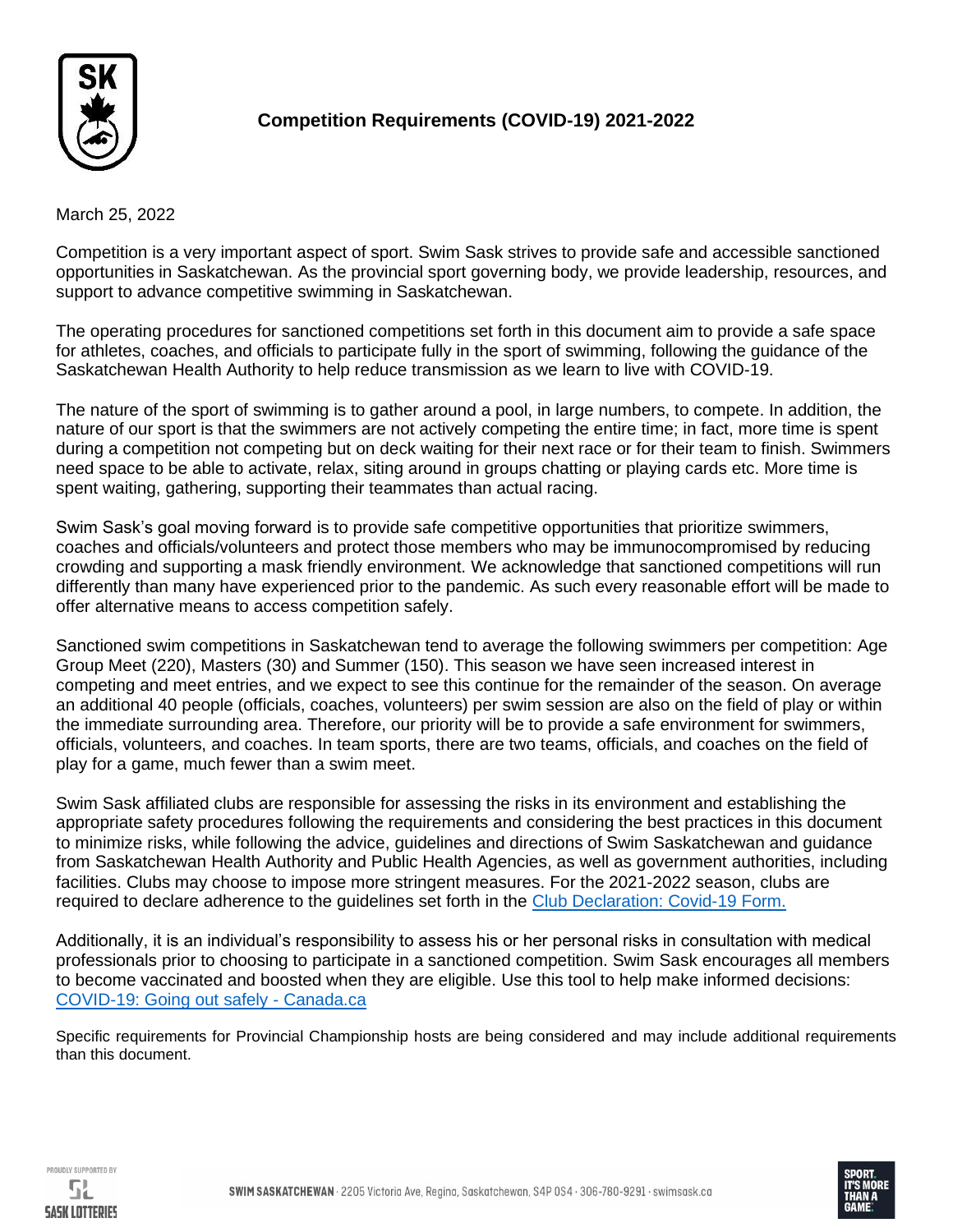

Updated March 25, 2022

### **SECTION 1: REQUIREMENTS**

Clubs **will continue to maintain their COVID-19 committee** to consult with as needed. Sanctioned competitions in Saskatchewan must adhere to the following requirements and show evidence how this will be managed within the sanction application including but not limited to:

- Sanctioned competitions must clearly outline information related to COVID-19 procedures and be available in the meet package which will be available to the public on the [Swimming Canada Meet Site](https://www.swimming.ca/en/events-results/live-upcoming-meets/)
- Host Clubs will post COVID specific rules regarding the care and control of the competition space that has been rented for the sanctioned meet for participants to view.
- Clearly outline how late cancellations due to testing positive of swimmers, officials or coaches will be managed.
- When developing a meet package, clubs must use the following documents in conjunction with these Competition Requirements: Age Group, Master, and Varsity, *'Meet package Requirements 2021-22'* and Summer Clubs, '*Meet Package / Invitation Template revised 2022' (not yet finalized).*

### **PARTICIPANTS**

- Host clubs must prioritize swimmers, coaches, officials, and volunteers for sanctioned competitions.
- Swimmers, coaches, officials, and volunteers MUST not participate if sick or symptomatic.
- Promote and adhere to the SHA messaging that no single public health measure is perfect at preventing COVID-19. Instead, they need to be used TOGETHER to minimize risk including:
	- o wash your hands properly and often
	- o get fully vaccinated (and get a booster when eligible)
	- o regularly use COVID-19 self-tests and selfisolate if you test positive

### **FIELD OF PLAY**

- Meets will be organized prioritizing: swimmers, coaches, and officials within the field of play and the immediate area surrounding the field of play and increasing the amount of space for movement; this may include removing barriers, such as coaches' tables.
- Host clubs will provide all clubs a designated space on deck or in the stands to gather as a club with adequate space between teams to reduce crowding.
- Maintain physical distancing where possible throughout competition.
- Utilize outdoor facilities where possible (marshalling, meetings, team spaces etc.).

o wear a mask in public

o physically distance

- o avoid touching face with unclean hands
- o stay home if you are ill self-isolation is still recommended by SHA.
- Advocate with the facility for increased ventilation/air circulation, providing natural ventilation, when possible, in indoor facilities.
- Keep session timelines to a minimum.
- Format competitions to reduce sessions and numbers by age, gender, skill, etc.
- Reduce the number of officials.
- Use one-way flow of swimmers, officials, coaches where possible.
- Minimize clustering of swimmers before and after races.
- Reduce crowding when posting paper heat sheets and/or results, by posting in numerous places.

## **SPECTATORS**

- Prioritize swimmers, coaches, officials, and volunteers for sanctioned competitions.
- Host clubs should try to provide an alternate viewing experience for spectators (live streaming) when possible.
- If spectators are permitted, it will be a mask friendly environment.
- Host Clubs will determine if spectators will be permitted or not. If permitted, host clubs will adhere to the following requirement to reduce crowding:

**Indoor facilities** where there is **separate off deck seating** (that is not being used by the swimmers or coaches to help create separate club areas) and is accessible based on facility rules.

**Indoor facilities with on-deck seating** ONLY if space permits. On deck seating and deck space must be prioritized for swimmers, officials, volunteers, and coaches. Spectator seating must be designated and separate from the field of play and immediate area surrounding the field of play; providing space for those actively engaged in the sport, to do so, uninhibited. This may mean that spectators are not closest to the pool and/or finish line.

**Outdoor facilities** ONLY if space permits. On deck seating and deck space must be prioritized for swimmers, officials, volunteers, and coaches. Spectator seating must be designated and separate from the field of play and immediate area surrounding the field of play; providing space for those actively engaged in the sport, to do so, uninhibited. This may mean that spectators will need to be outside the fence of an outdoor pool.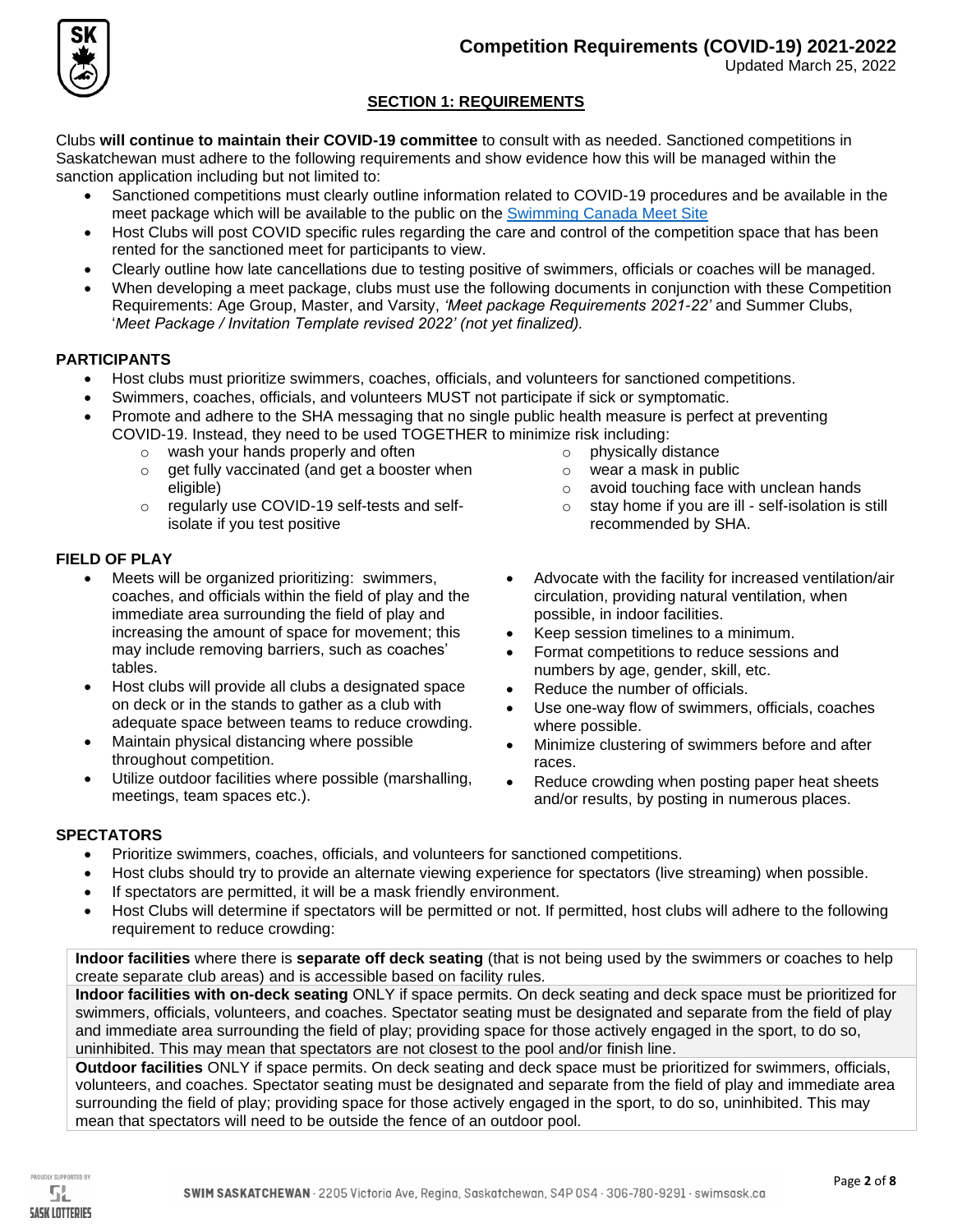

### **SECTION 2: GUIDELINES/BEST PRACTICES**

Host Clubs are encouraged to consider and meet or exceed the following guidelines/best practices:

| <b>PARTICIPANTS</b>  | <b>MASKS:</b> are not required but are recommended for indoor sanctioned competitions. Clubs may<br>determine if they will require masks at their events. Swim Sask supports a mask friendly environment.<br>Mask use is a personal choice. Swim Sask does recommend when wearing a mask, that it fits over<br>the nose and mouth. It is important that everyone is kind and respectful of individuals' choices.<br>RAPID TESTS: All Swimmers, Coaches, Officials and Volunteers are asked to administer a home<br>rapid test prior to attending a meet and stay home if test is positive or are sick/symptomatic.<br><b>SANITIZATION:</b> Encourage proper hand hygiene by providing hand sanitizing stations. |
|----------------------|-----------------------------------------------------------------------------------------------------------------------------------------------------------------------------------------------------------------------------------------------------------------------------------------------------------------------------------------------------------------------------------------------------------------------------------------------------------------------------------------------------------------------------------------------------------------------------------------------------------------------------------------------------------------------------------------------------------------|
| <b>FIELD OF PLAY</b> | <b>MEET SIZE:</b> Consideration must be given to:                                                                                                                                                                                                                                                                                                                                                                                                                                                                                                                                                                                                                                                               |
|                      | the scope of the meet to reduce the size to ensure appropriate physical distancing                                                                                                                                                                                                                                                                                                                                                                                                                                                                                                                                                                                                                              |
|                      | the ages and ability to adhere to the requirements.<br>$\circ$                                                                                                                                                                                                                                                                                                                                                                                                                                                                                                                                                                                                                                                  |
|                      | the geographic draw for the competition as it relates to necessary travel.<br>$\circ$                                                                                                                                                                                                                                                                                                                                                                                                                                                                                                                                                                                                                           |
|                      | <b>WARMUPS:</b> A separate warm-up / cool-down pool during competition is not a requirement. Options                                                                                                                                                                                                                                                                                                                                                                                                                                                                                                                                                                                                            |
|                      | for Warm Up include:                                                                                                                                                                                                                                                                                                                                                                                                                                                                                                                                                                                                                                                                                            |
|                      | Dividing into different sessions to allow clubs their own lane(s) for warm-up.<br>$\circ$<br>Allow clubs to do dive starts within their own lane vs. the traditional method of opening the 2                                                                                                                                                                                                                                                                                                                                                                                                                                                                                                                    |
|                      | $\circ$<br>outside lanes during the last 15 minutes of warm-up.                                                                                                                                                                                                                                                                                                                                                                                                                                                                                                                                                                                                                                                 |
|                      | RELAYS: Prior to offering relays, consider:                                                                                                                                                                                                                                                                                                                                                                                                                                                                                                                                                                                                                                                                     |
|                      | If there is adequate space behind the blocks for swimmers and officials.<br>$\circ$                                                                                                                                                                                                                                                                                                                                                                                                                                                                                                                                                                                                                             |
|                      | Alternate ways to run relays (i.e.: every other lane so not as congested behind the blocks).<br>$\circ$                                                                                                                                                                                                                                                                                                                                                                                                                                                                                                                                                                                                         |
|                      | Ages and ability to respect physical distancing.<br>$\circ$                                                                                                                                                                                                                                                                                                                                                                                                                                                                                                                                                                                                                                                     |
| <b>OTHER</b>         | HOSPITALITY: Clubs may provide hospitality with consideration for the following:                                                                                                                                                                                                                                                                                                                                                                                                                                                                                                                                                                                                                                |
|                      | Individually prepared foods are preferred.<br>$\circ$                                                                                                                                                                                                                                                                                                                                                                                                                                                                                                                                                                                                                                                           |
|                      | If offering buffet style, then there must be a single sever; no serve yourself.<br>$\circ$                                                                                                                                                                                                                                                                                                                                                                                                                                                                                                                                                                                                                      |
|                      | Officials/Volunteers are encouraged to continue to bring their own food and drink.<br>$\circ$<br><b>CONCESSION/BANQUETS</b>                                                                                                                                                                                                                                                                                                                                                                                                                                                                                                                                                                                     |
|                      | Private vendors offering concessions may have less risk (consider individually wrapped                                                                                                                                                                                                                                                                                                                                                                                                                                                                                                                                                                                                                          |
|                      | condiments) and allows the host club to support a local and focus on the competition.                                                                                                                                                                                                                                                                                                                                                                                                                                                                                                                                                                                                                           |
|                      | Any banquet like gathering, that is buffet style, should have servers and not be self-serve.<br>$\circ$                                                                                                                                                                                                                                                                                                                                                                                                                                                                                                                                                                                                         |
|                      | <b>AWARDS AND AWARD CEREMONIES</b>                                                                                                                                                                                                                                                                                                                                                                                                                                                                                                                                                                                                                                                                              |
|                      | Consider how to safely conduct awards ceremonies, to provide adequate space.<br>$\circ$                                                                                                                                                                                                                                                                                                                                                                                                                                                                                                                                                                                                                         |
|                      | Consider alternative methods to capture the achievement (i.e., distribute after competition,<br>$\circ$                                                                                                                                                                                                                                                                                                                                                                                                                                                                                                                                                                                                         |
|                      | hire a photographer, live stream, etc.).                                                                                                                                                                                                                                                                                                                                                                                                                                                                                                                                                                                                                                                                        |
|                      | Clubs considering travel need to consider carefully and be aware of the current COVID-19 situation in                                                                                                                                                                                                                                                                                                                                                                                                                                                                                                                                                                                                           |
| <b>TRAVEL</b>        | communities they are considering travelling to and the differing regulations that may be required.                                                                                                                                                                                                                                                                                                                                                                                                                                                                                                                                                                                                              |
|                      | Appropriate measures should be taken to ensure the safety of all members when travelling. Follow all                                                                                                                                                                                                                                                                                                                                                                                                                                                                                                                                                                                                            |
|                      | public health orders regarding travel. Inter-provincial and international travel should be guided by<br>public health recommendations and orders both in Canada, Saskatchewan, and the destination.                                                                                                                                                                                                                                                                                                                                                                                                                                                                                                             |
|                      |                                                                                                                                                                                                                                                                                                                                                                                                                                                                                                                                                                                                                                                                                                                 |
|                      | TEAM TRAVEL: If clubs are doing team travel, then do so with extra caution including:                                                                                                                                                                                                                                                                                                                                                                                                                                                                                                                                                                                                                           |
|                      | Wearing masks in common/shared spaces (on buses, etc.)<br>$\circ$                                                                                                                                                                                                                                                                                                                                                                                                                                                                                                                                                                                                                                               |
|                      | Reducing numbers sharing a room (i.e., one athlete per bed) when possible.<br>$\circ$                                                                                                                                                                                                                                                                                                                                                                                                                                                                                                                                                                                                                           |
|                      | Reducing buffet dining (using individually packaged meals when possible), or if buffet then<br>$\circ$                                                                                                                                                                                                                                                                                                                                                                                                                                                                                                                                                                                                          |
|                      | only one person serving the food.                                                                                                                                                                                                                                                                                                                                                                                                                                                                                                                                                                                                                                                                               |
|                      | Use of rapid testing.<br>$\circ$                                                                                                                                                                                                                                                                                                                                                                                                                                                                                                                                                                                                                                                                                |
|                      | Contingency planning (if swimmer, coach, or chaperone fall ill or tests positive) specific to<br>$\circ$<br>team travel must be clearly communicated to participants ahead of time.                                                                                                                                                                                                                                                                                                                                                                                                                                                                                                                             |
|                      |                                                                                                                                                                                                                                                                                                                                                                                                                                                                                                                                                                                                                                                                                                                 |
|                      | <b>INVITING OUT OF PROVINCE CLUBS</b>                                                                                                                                                                                                                                                                                                                                                                                                                                                                                                                                                                                                                                                                           |
|                      | Prioritize Saskatchewan club swimmers, coaches, volunteers, and officials first.<br>$\circ$                                                                                                                                                                                                                                                                                                                                                                                                                                                                                                                                                                                                                     |
|                      | Clubs may make their own decision on inviting/allowing out of province clubs to their meet or<br>$\circ$                                                                                                                                                                                                                                                                                                                                                                                                                                                                                                                                                                                                        |
|                      | not, however if inviting out of province clubs, knowledge of the current COVID-19 situation in                                                                                                                                                                                                                                                                                                                                                                                                                                                                                                                                                                                                                  |
|                      | the other province is necessary and a risk assessment should be done.                                                                                                                                                                                                                                                                                                                                                                                                                                                                                                                                                                                                                                           |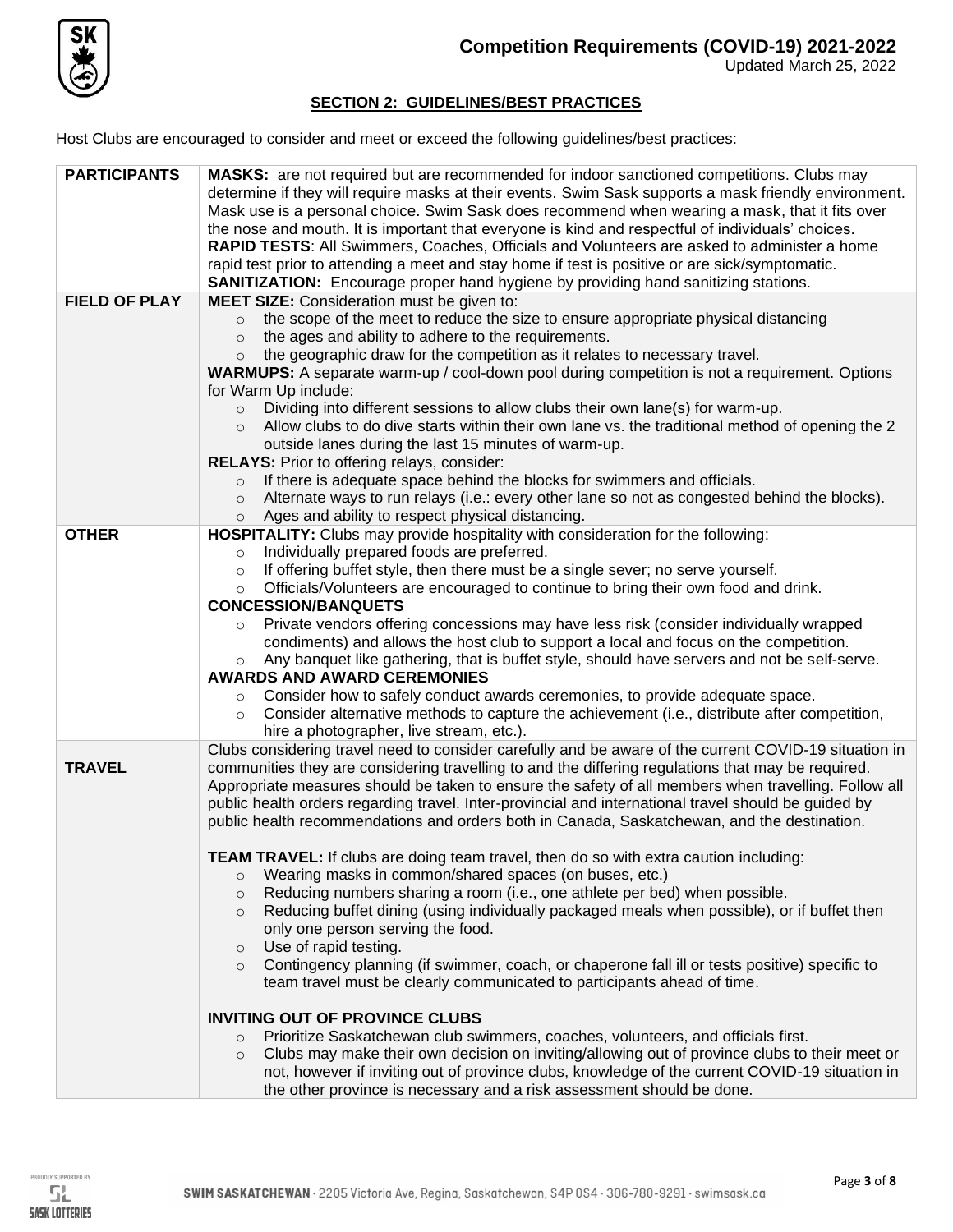

### **ON 3: MEET MANAGEMENT/OFFICIATING**

This section outlines considerations specific to the management, operation and officiating of the sanctioned competition which include but are not limited to:

- Meets will be organized prioritizing swimmers, coaches, and officials/volunteers within the field of play and the immediate area surrounding the field of play, increasing the amount of space for movement, this may include removing barriers, such as coaches' tables.
- Prioritizing seating for swimmers and clubs to have designated space to gather as a club and not be overcrowded.
- Permitting spectators where and when permitted as per the requirements following the prioritization of swimmers, coaches, officials, and volunteers.
- Providing alternative arrangements for spectating when and where possible.
- Stagger meet schedules to promote physical distancing and allow for adequate cleaning and disinfection when needed.
- Contingency planning for late cancellations of officials, volunteers and swimmers must be planned for.
- One-way traffic flow is encouraged where and when possible.
- Different meet formats/competition opportunities will help inform what officials are needed on deck.
- The number of officials on deck, for any sanctioned competition can be reduced, maintaining the integrity of the results. Not having the minimum number of officials will not nullify the results of the competition (samples follow).
- The minimum number of officials required for a sanctioned competition and as per Swimming Canada rule CSW 1.2.1 indicates that for each session there should be a minimum of the following certified officials:
	- o 1 Referee
	- o 2 Inspectors of Turns (at each end)
	- o 1 Chief Judge Electronics/Finish Judge
	- o 1 Timekeeper per lane
	- o 2 Safety Marshals
- o 1 Starter
- o 2 Judges of Stroke
- o 1 Clerk of Course
- o 1 Marshal
- o 1 Recorder-Scorer
- On pages 7&8 you will find sample diagrams that are designed to guide host clubs in ways to reduce officials on deck at a competition as per Swimming Canada's OCRC Return to Competition Best Practices and Recommendations as circulated to Provincial Sections.
- Host clubs must include the names of the Meet Manager(s), Officials Coordinator (COA), Clerk of Course and Starter within the meet package.
- Officials may perform several roles where the duties of each position are not in conflict with one another.
- All officials should be recruited and assigned to positions ahead of time.
- Hy-Tek volunteer must be included as a volunteer. When hosting a provincial championship competition Swim Sask recommends 2 Hy-Tek operators.
- Where possible, place the Referee and Starter on opposite sides of the pool to support physical distancing and to also support judging of the turns at the start end.

#### **TIMING EQUIPMENT**

- Timers are not required when using electronic timing; thus, reducing the number of officials needed.
- Should there be a light touch, or electronic timing malfunction, there will need to be a re-swim if a time is not recorded.
- Ensure system is working prior to competition start and arrival or officials, coaches, and swimmers.
- When using manual timing, one timer per lane is required ideally with stroke and turn certification.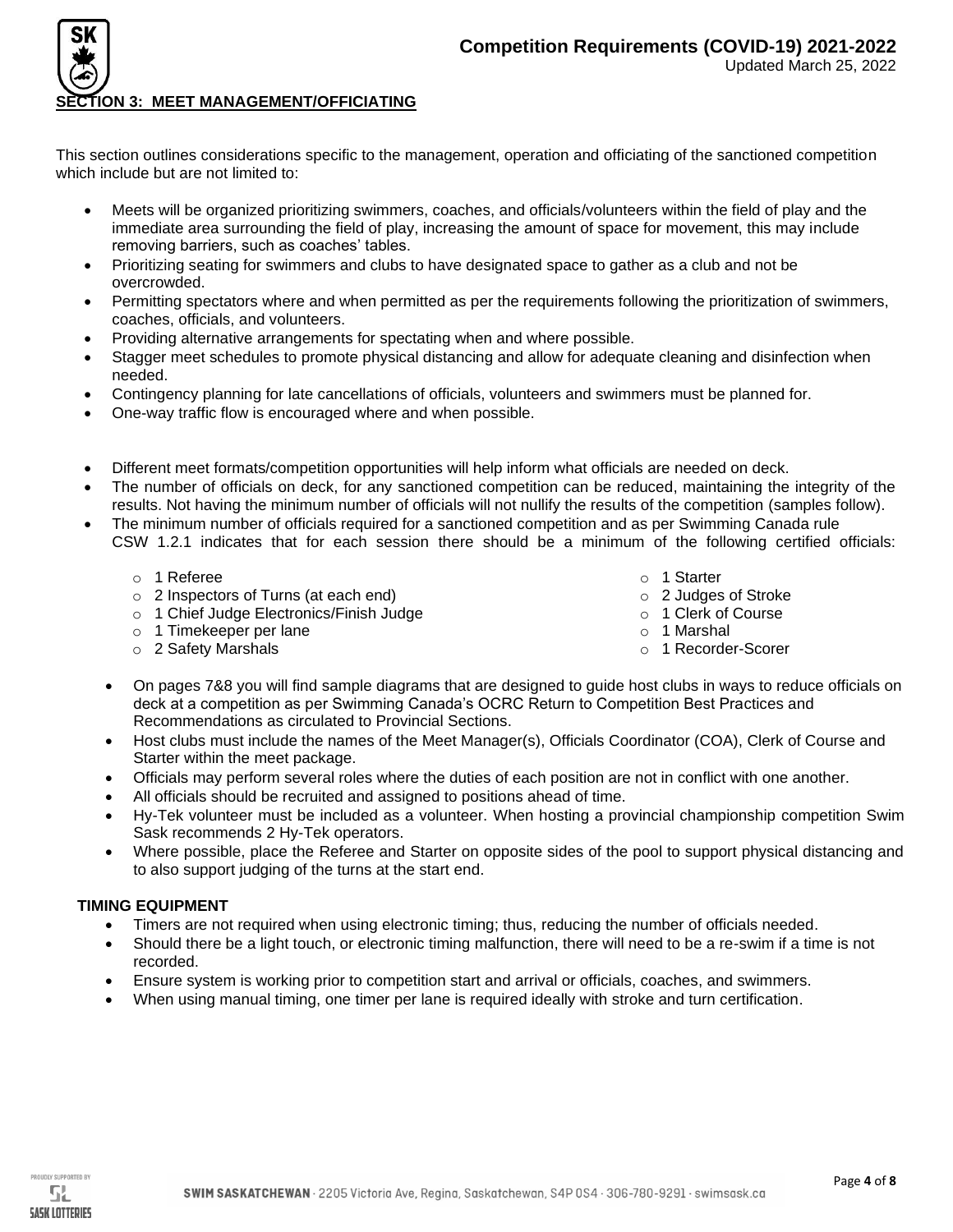

### **MEET MANAGEMENT: SPECIFIC ROLES**

#### **Meet Manager**

- The Meet Manager will also be responsible to ensure that COVID-19 safety measures are considered and included in the meet package and operation of the meet including being the primary contact for Sask Health should there be any positive cases or communication related to the competition.
- Where possible, having 2 Meet Managers, working as a team may be most effective and efficient to manage the new meet formats and flow of participants.
- Work with the facility to ensure all requirements are met and communicate the meet requirements that may differ from the facility rules (i.e., masking, spectators). Also, work with facility to advocate for increased ventilation/air circulation, providing natural ventilation, when possible, in indoor facilities.
- Post signage at the meet outlining meet specific rules.
- Work with Meet Referee to finalize the Meet Package.
- Work with the host Club Officials Administrator (COA) to confirm the officials' roster
- The official's roster may include individuals filling multiple roles (i.e., a stroke and turn official timing in lane 2, may also be judging turns in lane 1 and 2 and act as a safety marshal during warm-up.
- Meet Manager will work with the facility to confirm all logistics and expectations.

#### **Referee**

- Referees will use an electronic whistle when possible; regular whistles are permitted when necessary electronic whistles have been supplied to Referees by Swim Sask.
- The Starter and Referee may be on opposite sides of the pool when possible.
- Whenever possible, hold coaches meeting and Officials Briefings outdoors or virtually prior to the competition.
- DQ slips will not be used.
- DQ's will be verbally reported to the referee who will keep a single record of all DQ's.
	- $\circ$  At conclusion of a heat officials will sit unless they have a DQ the Ref will then circulate and maintain physical distancing and document DQs on a master sheet.

#### **Judge of Strokes, Inspector of Turns**

- Judges of Stroke will support the Inspector of Turns at turn end, maintaining physical distancing.
- Use qualified Inspectors of Turns as Timekeepers to have one official per lane.
- Where not all Timekeepers are also Inspector of Turns qualified, the Referee, Starter and Judges of Stroke will support.
- Decide on which side of the blocks all Timekeepers/Inspectors of Turns will stand so officials can be in position and still maintain safe distances. Ensure this is communicated in advance.

#### **Timekeepers**

- One per lane, when using manual timing,
- Where possible, the Timekeeper may also be qualified as an Inspector of Turns and act in both roles. Where not all Timekeepers are also Inspector of Turns qualified, the Referee, Starter and Judges of Stroke will support.
- Decide on which side of the blocks all Timekeepers/Inspectors of Turns will stand so officials can be in position and still maintain safe distances. Ensure this is communicated in advance. Markings to direct timers to the correct side should be considered.
- Competitions where electronic timing system is in use, consider no Timekeepers.

#### **Volunteers**

- A volunteer is someone that is not operating as an official at the competition.
- Volunteers should be limited and assigned to positions ahead of time.
- Volunteers could be the Hy-Tek Coordinator, etc.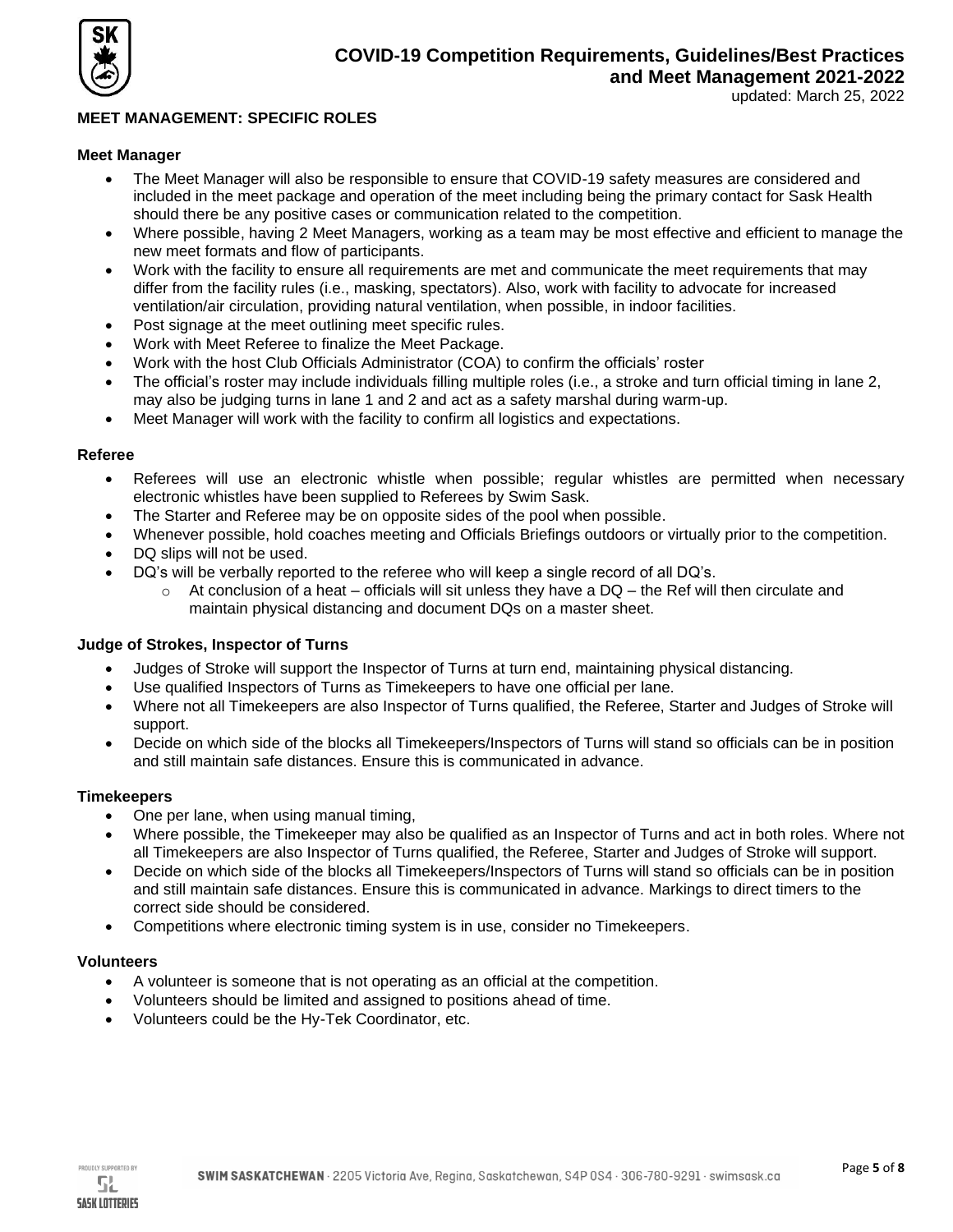

### **SAMPLE A: OFFICIALS/POOL FORMAT ELECTRONIC TIMING SYSTEM**

- For this type of competition, it may be possible to run with no Timekeepers, if the electronic system is working well and touchpads have been tested and validated.
- Any missed times due to light touches or electronic timing malfunctions would need to be re-swum.
- The Chief Judge Electronics position will be critical when conducting a meet with no Timekeepers.

### **OFFICIALS:**

- Official 1: Meet Manager, Competition Safety Coordinator
- Official 2: Referee, Inspector of Turns at start end for outside lane opposite Starter
- Official 3: Starter, Inspector of Turns at start end for outside lane opposite Referee
- Official 4: Inspectors of Turns, Judge of Stroke one on either side, Safety Marshall
- Official 5: Inspectors of Turns, Judge of Stroke one on either side, Safety Marshall
- Official 6: Chief Judge Electronics and Chief Finish Judge
- Official 7: Clerk of Course and Marshall
- Volunteer 1: Hytek Operator

#### SAMPLE A: OFFICIALS/POOL LAYOUT **ELECTRONIC TIMING SYSTEM**

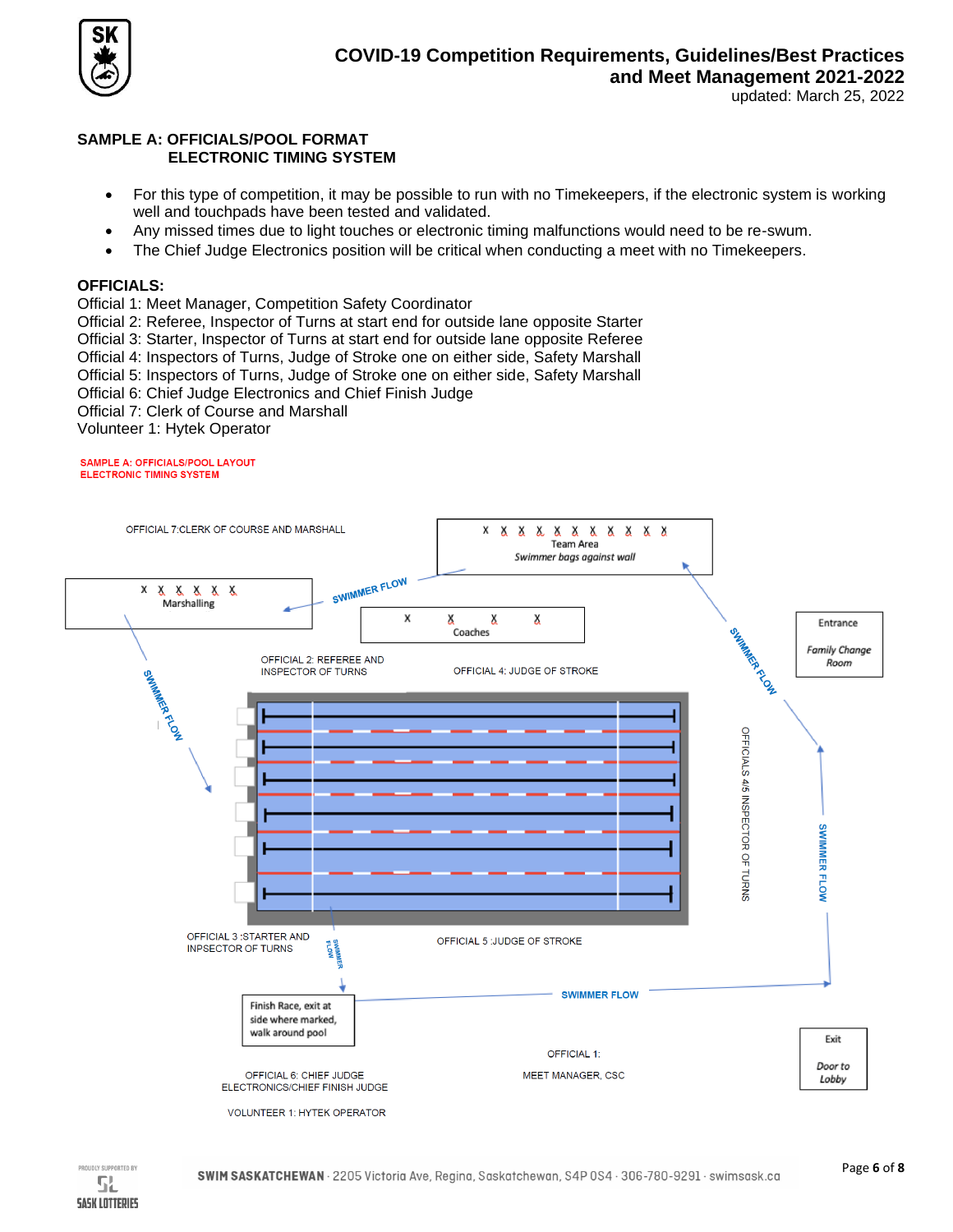

### **SAMPLE B: OFFICIALS/POOL FORMAT MANUAL OR ELECTRONIC TIMING SYSTEM**

- For this type of competition, there will be one timekeeper per lane.
- Any missed times due to light touches or electronic timing malfunctions would need to be re-swum.

### **OFFICIALS**

Official 1: Meet Manager, Competition Safety Coordinator

Official 2: Referee, Inspector of Turns at start end for outside lane opposite Starter

Official 3: Starter, Inspector of Turns at start end for outside lane opposite Referee

Official 4: Inspectors of Turns, Judge of Stroke one on either side, Safety Marshall

Official 5: Inspectors of Turns, Judge of Stroke one on either side, Safety Marshall

- Official 6: Chief Judge Electronics and Chief Finish Judge
- Official 7: Clerk of Course and Marshall

Official 8: Timekeeper, Inspector of Turns at start end

Official 9: Timekeeper, Inspector of Turns at start end

Official 10: Timekeeper, Inspector of Turns at start end

- Official 11: Timekeeper, Inspector of Turns at start end
- Official 12: Timekeeper, Inspector of Turns at start end

Official 13: Timekeeper, Inspector of Turns at start end